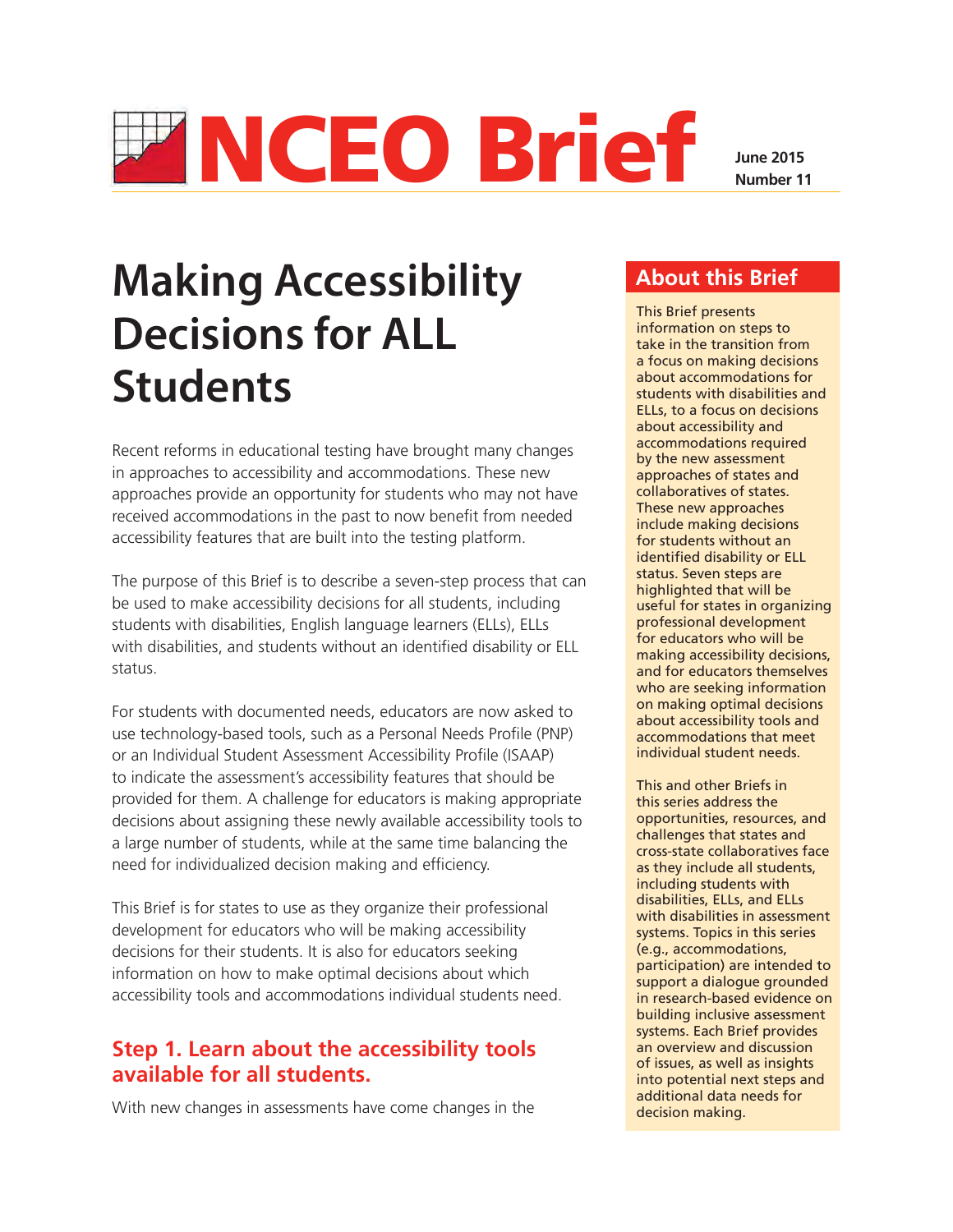#### National Center on Educational Outcomes

terminology of accessibility. In the past the focus was almost entirely on accommodations. Now, consortia and states are referring to *levels of accessibility.* 

Most common is a three-level framework. One level includes features available to all students taking the assessment. Another level includes features that must be designated by an educator prior to the assessment. These features are available to any student for whom the features are designated in advance, including, students with disabilities, ELLs, and students who do not have disabilities and are not ELLs. The third level typically is accommodations that are limited to students with disabilities, or in some cases, also to ELLs. Administrators and educators alike should know the accessibility framework and the tools available within it.

Learning about available accessibility features and accommodations is an important first step in making good decisions about accessibility and accommodations. It is also important for educators to learn the policies guiding their use.

Most educators are in states that belong to more than one consortium, or in which different assessments have different accessibility frameworks and accommodation policies. Laying the frameworks and policies side-by-side can support the learning of the frameworks and policies.

Table 1 summarizes the accessibility and accommodations frameworks of the general assessment, English language proficiency assessment, and alternate assessment consortia.

|                                    | <b>Accessibility Framework</b>                  |                                                                           |                                                                   |
|------------------------------------|-------------------------------------------------|---------------------------------------------------------------------------|-------------------------------------------------------------------|
| <b>Assessment</b>                  | <b>For All Participating</b><br><b>Students</b> | <b>For Some Students</b><br><b>With Educator Input</b>                    | <b>For Few Students</b><br><b>With Documented</b><br><b>Needs</b> |
| General Assessment <sup>a</sup>    |                                                 |                                                                           |                                                                   |
| <b>PARCC</b>                       | Features for All<br><b>Students</b>             | <b>Accessibility Features</b><br>Identified in Advance                    | Accommodations                                                    |
| <b>Smarter Balanced</b>            | <b>Universal Tools</b>                          | <b>Designated Supports</b>                                                | Accommodations                                                    |
| <b>ELP Assessment</b> <sup>b</sup> |                                                 |                                                                           |                                                                   |
| ELPA <sub>21</sub>                 | Universal Features                              | <b>Designated Features</b>                                                | Accommodations                                                    |
| WIDA-ASSETS                        |                                                 |                                                                           | Accommodations                                                    |
| Alternate Assessment <sup>e</sup>  |                                                 |                                                                           |                                                                   |
| <b>DLM</b>                         | <b>Supports Provided</b><br>Within DLM via PNP  | <b>Supports Requiring</b><br><b>Additional Tools/</b><br><b>Materials</b> | <b>Supports Provided</b><br>Outside the DLM<br>System             |
| <b>NCSC</b>                        | <b>Optimal Testing</b><br>Conditions            | <b>Accessibility Features</b>                                             | <b>Test Accommodations</b>                                        |

### **Table 1. Accessibility and Accommodations Frameworks of the Assessment Consortia**

a General Assessment Consortia: PARCC – Partnership for Assessment of Readiness for College and Careers; Smarter Balanced – Smarter Balanced Assessment Consortium.

b English Language Proficiency (ELP) Assessment Consortia: ELPA21 – English Language Proficiency

Assessment for the 21<sup>st</sup> Century; WIDA-ASSETS – World Class Instruction – Assessment Services Supporting ELs through Technology Systems.

c Alternate Assessment based on Alternate Achievement Standards Consortia: DLM – Dynamic Learning Maps; NCSC – National Center and State Collaborative.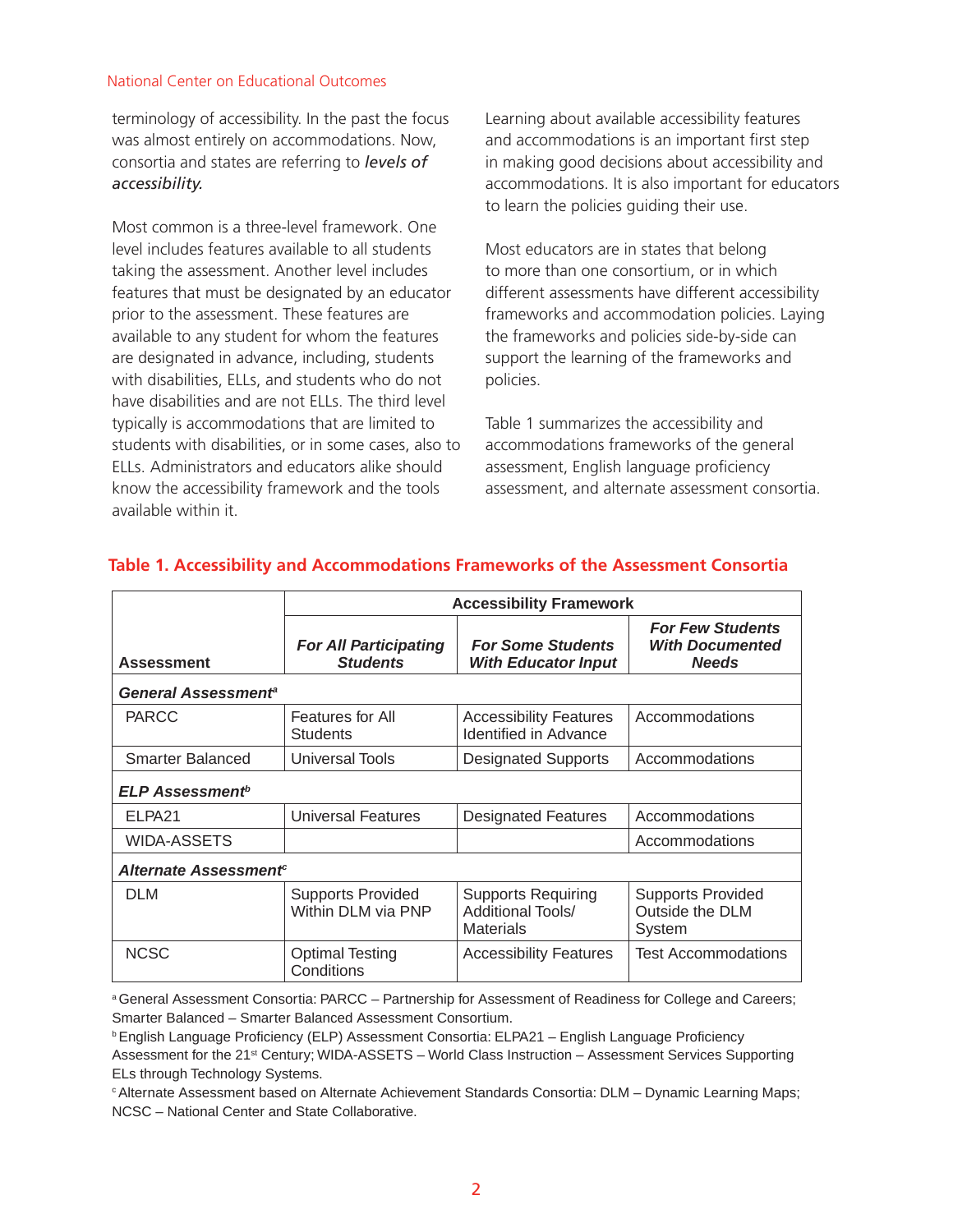The accessibility and accommodations frameworks vary both in terminology and in the student needs they address.

Putting the specific frameworks side-by-side, and including the specific tools for each assessment can help in identifying similarities and differences.

# **Step 2. Consider the individual needs of students for the tasks in the assessment.**

Technology platforms used by the assessment consortia are designed to be customizable. With appropriate programming, they allow educators to make decisions about accessibility and accommodations based on individual student characteristics and needs.

Making blanket decisions for groups of students is not appropriate. Even those accessibility features that are universally available to all students may have to be turned off for some students if these features have proven to be distracting on practice tests or in instruction.

Knowing students well is key to understanding which accessibility features and accommodations should be identified for each student. For example, not all students who speak Spanish will benefit from having a Spanish translation of the assessment. Some students may use Spanish at home, but be less fluent in academic, written Spanish. In such a case, having a Spanish translation on the assessment may be more distracting than helpful. Similarly, providing a highlighting tool may be confusing for some students. Removing the possibility of using a confusing tool will result in more accurate assessment results.

Making decisions will be facilitated by identifying the individual needs of the students in relation to the tasks required by the assessment. Further, it is helpful to obtain student input on their perceptions of the usefulness of various tools.

Input from others may be helpful as well.

Questions to use to guide decision making include the following:

- What are the characteristics of the test the student needs to take? Are the test tasks similar to classroom assessment tasks or does the student need an opportunity to practice similar tasks prior to testing?
- Does the student use an accessibility feature or accommodation for a classroom task that could be used on the state assessment?
- Are there other barriers to the assessment that could be removed by using an accessibility feature or accommodation that is not already used by the student?
- What is the student's perception of how well an accessibility feature or accommodation worked, either during instruction or on past assessments?
- What difficulties, if any, did the student experience when using an accessibility feature or accommodation?
- Is the student willing to learn to use the accessibility feature or accommodation?
- What are the perceptions of parents, teachers, and specialists about how the accessibility features or accommodations worked?

# **Step 3. Select and document appropriate accessibility features and accommodations for students.**

Selecting assessment accessibility features for students who need them is the role of an informed adult or group of adults familiar with the student's needs and preferences. These decisions should also be based on input from other educators, parents or guardians, the student himself or herself (if appropriate), and other adults who work closely with the student. In all cases, decisions should be made in consideration of the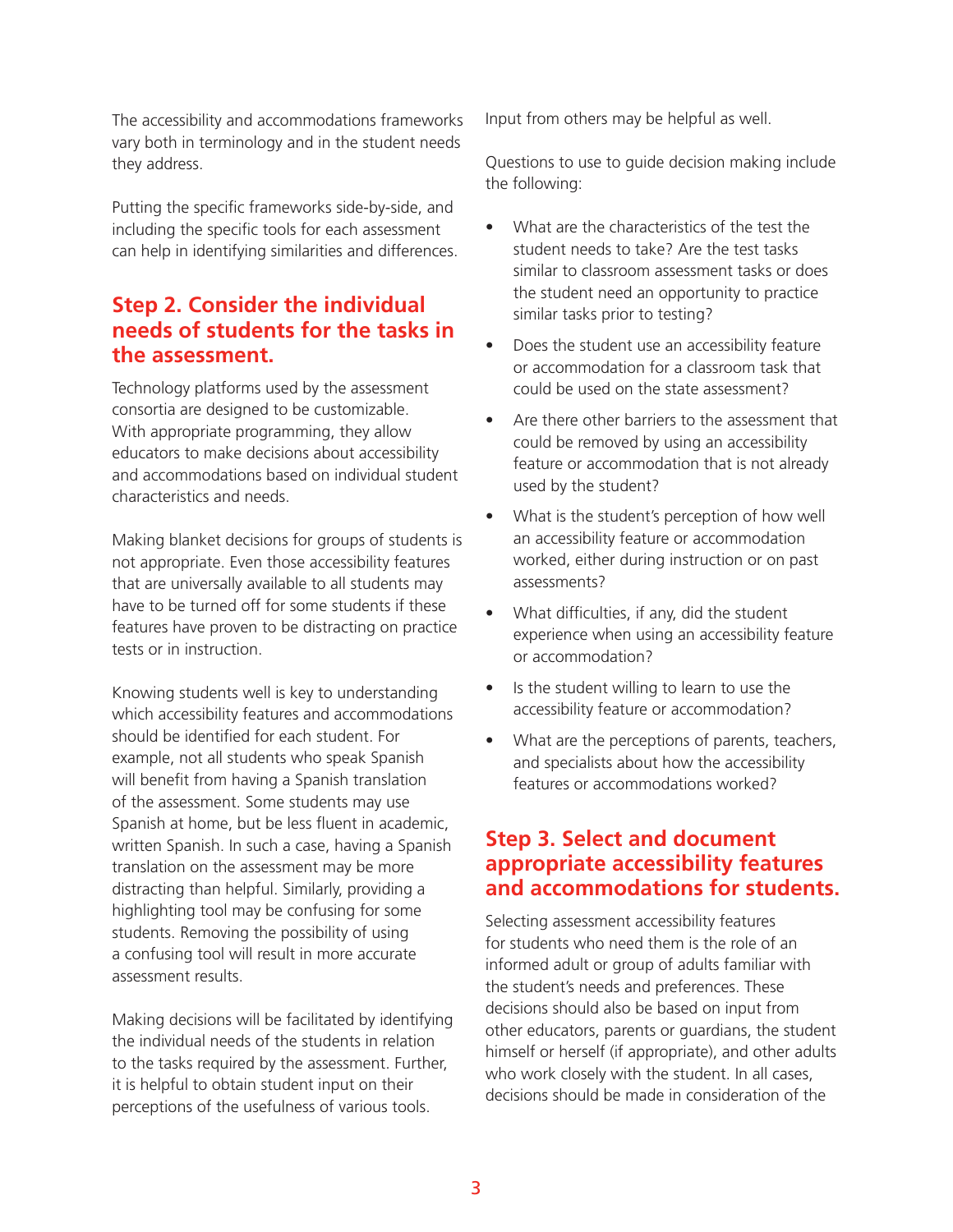assessment policy, in light of student needs and preferences.

It is important to document all of the tools to be used by an individual student on the assessment. In many cases, this can be done using a PNP, ISAAP, or other state-designated tool.

After considering the student's individual characteristics, educators should identify needs that require accessibility tools and accommodations. When these tools are used, the student will be able to demonstrate what he or she knows and can do.

For students with IEPs or 504 plans, decisions are made by IEP or 504 plan teams. It is important to document all of the tools to be used on the assessment, not just the tools considered to be accommodations. This ensures that the accommodation plan meets the requirements of the Section 504 Rehabilitation Act or the IEP meets the requirements of the Individuals with Disabilities Education Act (IDEA). It also helps with planning for transitions to a post-secondary setting. In some cases, special software programs allow for the information from an online IEP to be easily transferred to a PNP or ISAAP.

Decisions for ELLs should be made by an ELL team of educators who know the student. This team should include a professional with expertise in language acquisition. Accessibility tools to be used should be documented on a language learning plan when possible. This documentation will help ensure the consistent provision of these tools in both instruction and assessment.

Decisions for students who do not have disabilities and who are not ELLs should be made by an educator or team of educators familiar with the student. Students should give input to these decisions when possible. For students without an IEP/504 Plan or ELL Team, it may be more difficult to document the use of accessibility tools for an assessment. In these cases, it will be important to

keep copies of the PNP or ISAAP in the student's file so that a record of these decisions is available when needed.

If several accessibility features or accommodations are employed for one student, educators should be aware of the possible interactions among them. For example, highlighting used with color contrast may produce unexpected color combinations. Thus, testing them out with the student prior to the assessment is of paramount importance.

It is critical to provide just the right number and combination of accessibility features and accommodations—this means not providing too many or too few accessibility features or accommodations.

# **Step 4. Make sure students have sufficient opportunity to practice using selected tools before the assessment.**

Some students may be experiencing tests on a technology platform for the first time. Ample time should be provided for them to practice accessibility features and accommodations they will be using. This practice time is also an opportunity to identify which accessibility features and accommodations are effective for a given student, and which are not.

Making sure that the same or similar features and accommodations are available during instruction is another way for students to practice using them. On some assessments, accessibility features and accommodations may be presented in a different way from the way they are used during instruction. Teachers should make sure students are aware of these differences and have a chance to practice them prior to the test.

Some accessibility features and accommodations used in instruction may not be allowed on a test because they invalidate the results of the test. This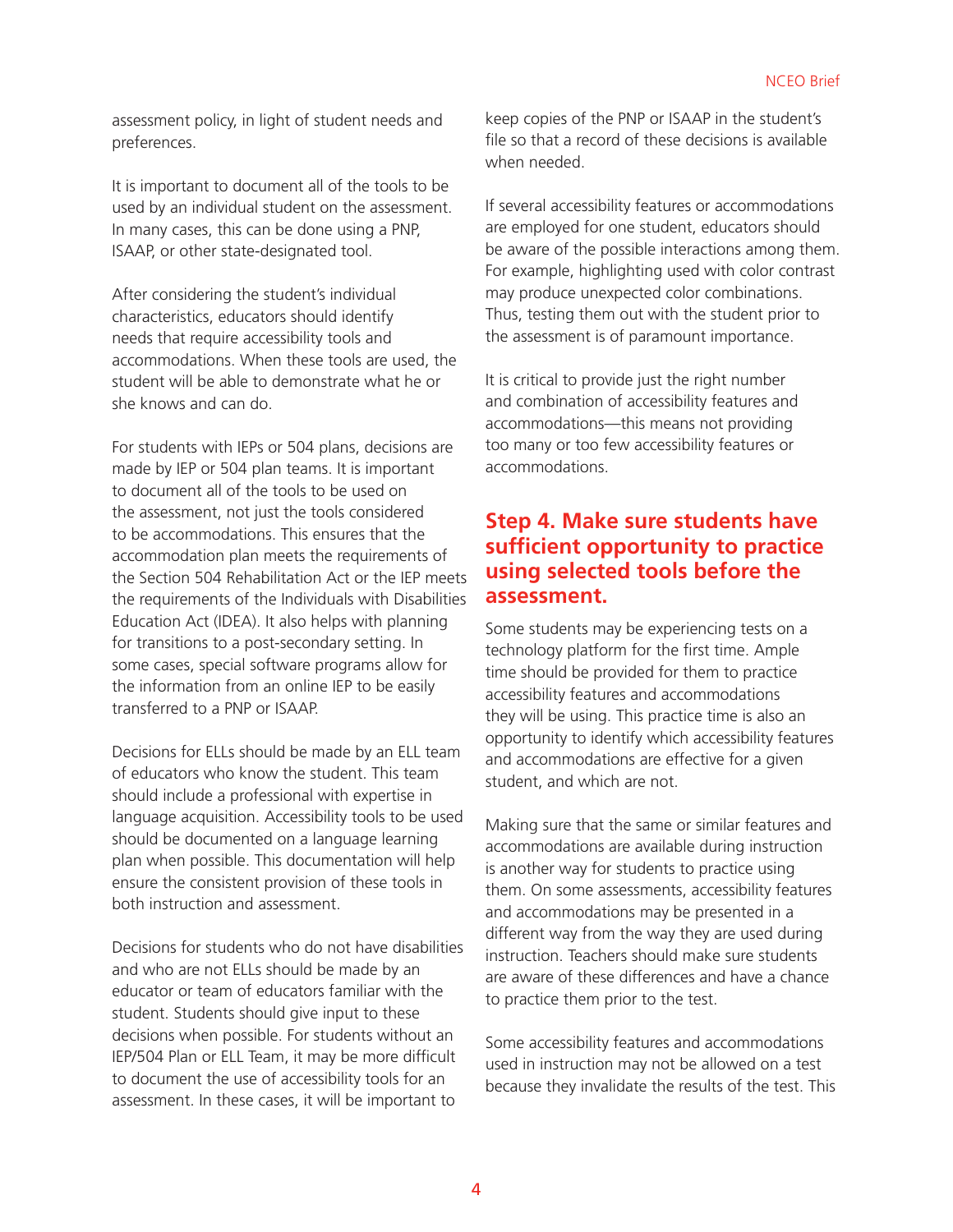#### National Center on Educational Outcomes

means that the performance no longer reflects what the test is designed to measure. Teachers should be sure to allow ample opportunities for students to perform on classroom tasks and assessments without the use of the accessibility feature or accommodation that is used in instruction but not allowed for testing.

# **Step 5. Administer the assessment with appropriate accessibility features and accommodations.**

On the day of the assessment, test administrators must be careful to ensure that the assessment is administered with fidelity. Students should take the assessment intended for them. This includes receiving the accessibility features and accommodations that have been designated for the student.

Assessment coordinators will need to plan ahead for locally provided tools, such as a scribe or a separate setting. When providing accommodations or other supports that involve a human, it is important to follow the guidelines accompanying the assessment (for example, guidelines for scribes or sign interpreters).

# **Step 6. Gather feedback from the student on the use of the tools.**

After the assessment, gathering feedback from the student on the use of tools can inform changes for future assessments. If the student finds a tool distracting, for example, it may need to be turned off the next time the assessment is administered. If a student did not use a tool or accommodation, gathering more information will help inform decision-making teams and other adults about the use of that tool in the classroom and for future assessments.

For students who have a 504 plan or an IEP, a team meeting may be a logical time to gather additional feedback from the student on the use of accessibility tools.

For ELLs with a language learning plan, using the team meeting time to gather feedback on accessibility tools will be important. For other ELLs, states or districts may want to develop forms to gather this feedback. This is important because accessibility needs of ELLs are likely to change as the student gains proficiency in English.

For students who do not have disabilities and who are not ELLs, states and districts may want to develop forms or tools to gather information from students on the use of accessibility tools. This information should be gathered as close to the testing time as possible.

Some contextual factors that can guide the selection of appropriate accessibility features and accommodations include:

- • Accessibility features and accommodations regularly used by the student during instruction and assessments
- Results of assignments and assessments when accessibility features and accommodations are used and not used
- • Effective/ineffective combinations of accessibility features and accommodations
- • Opportunities to learn how to use the accessibility feature or accommodation

# **Step 7. Make needed changes, based on student feedback and performance.**

Accessibility tools and accommodations are designed to level the playing field, not to give students who use them an advantage. Nonetheless, it is important to look at how students performed, with (and possibly without) the accessibility tools and accommodations in order to make appropriate changes for future assessments based on students' feedback. As needed changes are made, they should be documented in the PNP or ISAAP as well as in a student's language learning plan, 504 plan, or IEP.